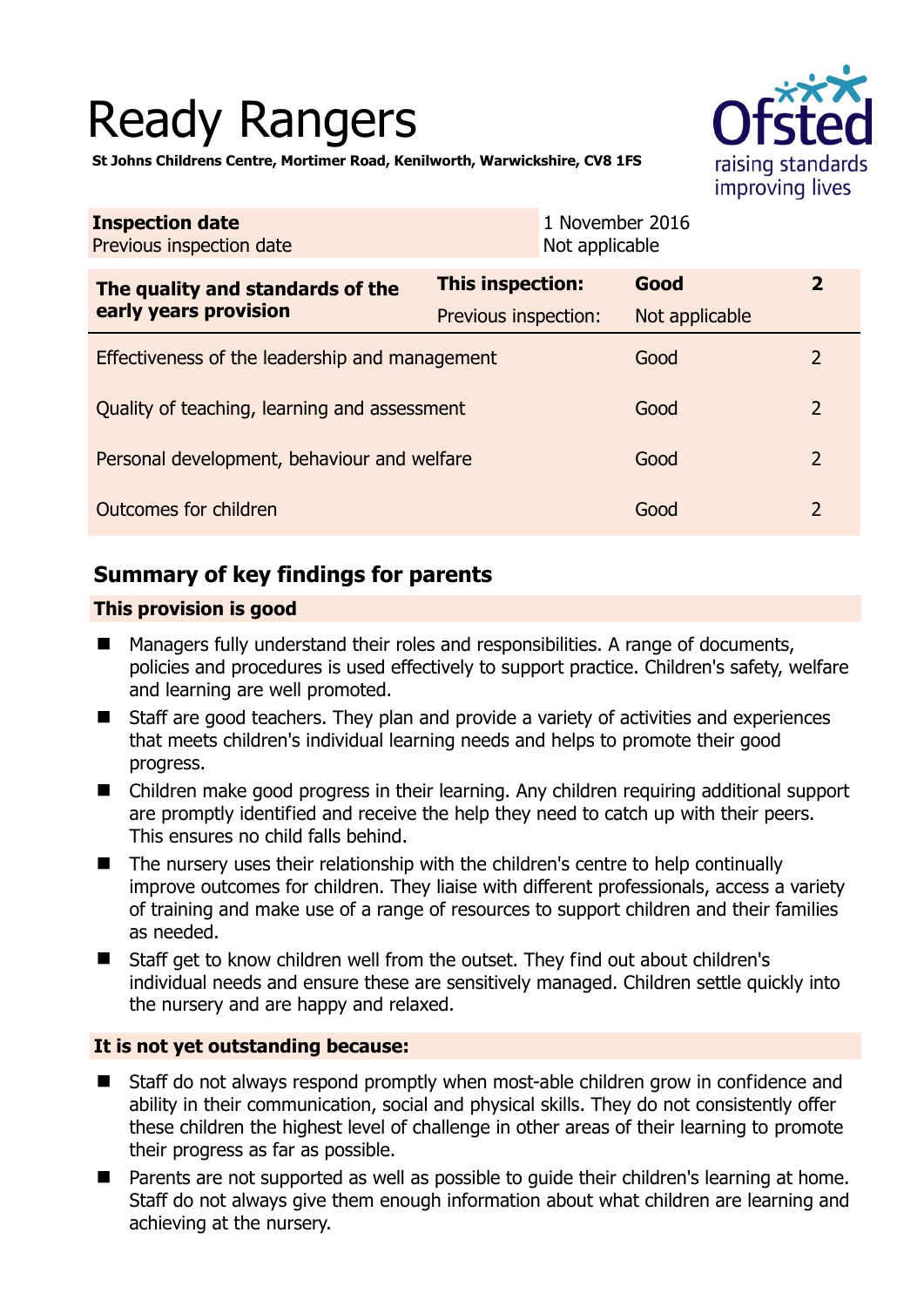# **What the setting needs to do to improve further**

#### **To further improve the quality of the early years provision the provider should:**

- respond promptly when most-able children grow in confidence and ability and consistently offer these children the highest level of challenge in other areas of their learning to promote their progress as far as possible
- share more detailed information with parents about what children are learning and achieving at the nursery to help promote excellent continuity between the setting and home.

## **Inspection activities**

- The inspector observed the quality of teaching during activities indoors and outside. She assessed the impact this has on children's learning.
- The inspector completed a joint observation with the manager of the nursery.
- The inspector held a meeting with the manager of the nursery. She looked at relevant documentation, such as the nursery's self-evaluation and evidence of the suitability of staff working in the nursery.
- The inspector spoke to parents during the inspection and took account of their views.

#### **Inspector**

Josephine Heath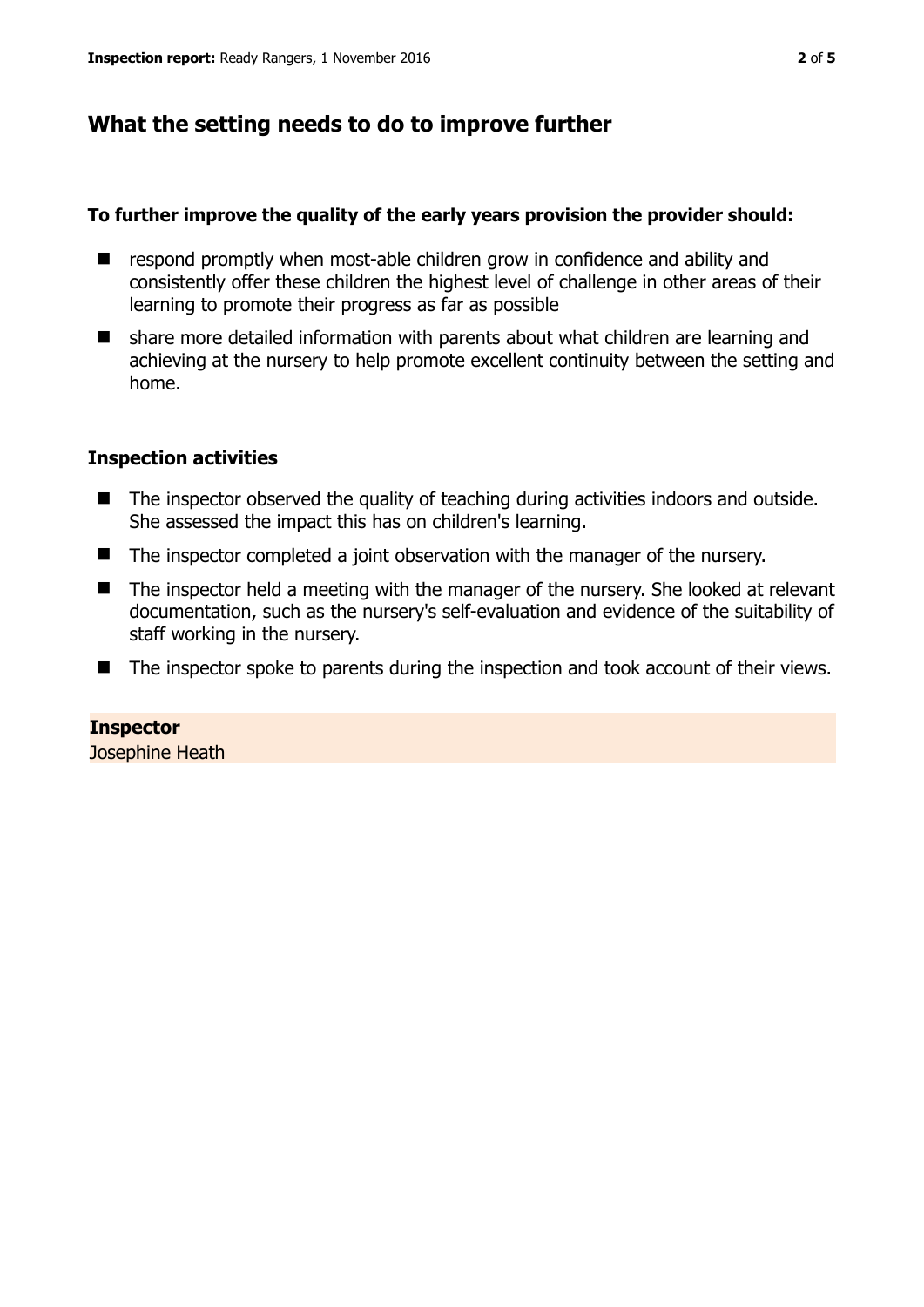#### **Effectiveness of the leadership and management is good**

The arrangements for safeguarding are effective. The environment is well organised. Daily safety checks help to ensure all possible risks are minimised. It is clean, safe and secure. Managers and staff have good child protection knowledge. They know how to act appropriately should they have any concerns about a child's welfare. Staff are well qualified. Staff are supervised and benefit from a variety of opportunities to build on their skills. This has a good impact on the quality of care and education offered. Self-evaluation is good. Managers reflect on the quality of the provision and take account of the views of parents, children and staff. Clear targets for future development are set.

#### **Quality of teaching, learning and assessment is good**

Staff understand how children learn. They assess children's development and make use of this information to provide a broad curriculum to promote children's learning. This has a particularly strong impact on children's communication, social and physical skills. Children quickly learn to use simple sentences to express their wants, needs and ideas. Children enjoy responsibility and like helping staff with tasks, such as cutting up fruit for snack and laying the table. They listen to adults and stick to the simple boundaries of the nursery. Children play well together and are caring towards others. Children spend time using wheeled vehicles, climbing on low-level equipment and dancing to action songs in groups. Staff talk to the children about what they are doing. They model how to use different tools and equipment and add explanations to expand children's learning. Staff have suitable expectations of children's abilities, which helps them to promote their good progress.

#### **Personal development, behaviour and welfare are good**

Children's good health is well promoted. For example, children are offered nutritional snacks. Staff teach them about the importance of eating well. Staff ensure children adopt good hygiene routines, such as washing their hands. Children manage their care needs independently when they are ready. They enjoy plenty of fresh air and physical activity is encouraged. Children's emotional well-being is fostered. They have opportunities to learn about the wider world. Staff find out about children's similarities and differences and help children to value these. Staff teach all children about acceptance, tolerance and respect. They are positive and encouraging. Children's individuality is valued and celebrated in the nursery.

#### **Outcomes for children are good**

Children acquire all the basic skills needed for the move on to nursery school. Children are confident. They play and explore keenly. Children are interested and inspired to learn. They develop a desire to get involved, have a go and find out more. Children delight in opportunities to be creative and learn more about the world. They spend time decorating real and paper pumpkins for Halloween. They like making pretend cakes out of play dough and baking them in the role play oven. They also enjoy putting together collages using different materials. Children develop good literacy and mathematical skills. They enjoy sharing books, retelling stories and singing rhymes and songs. They can count and are beginning to recognise numbers. Children are becoming successful learners.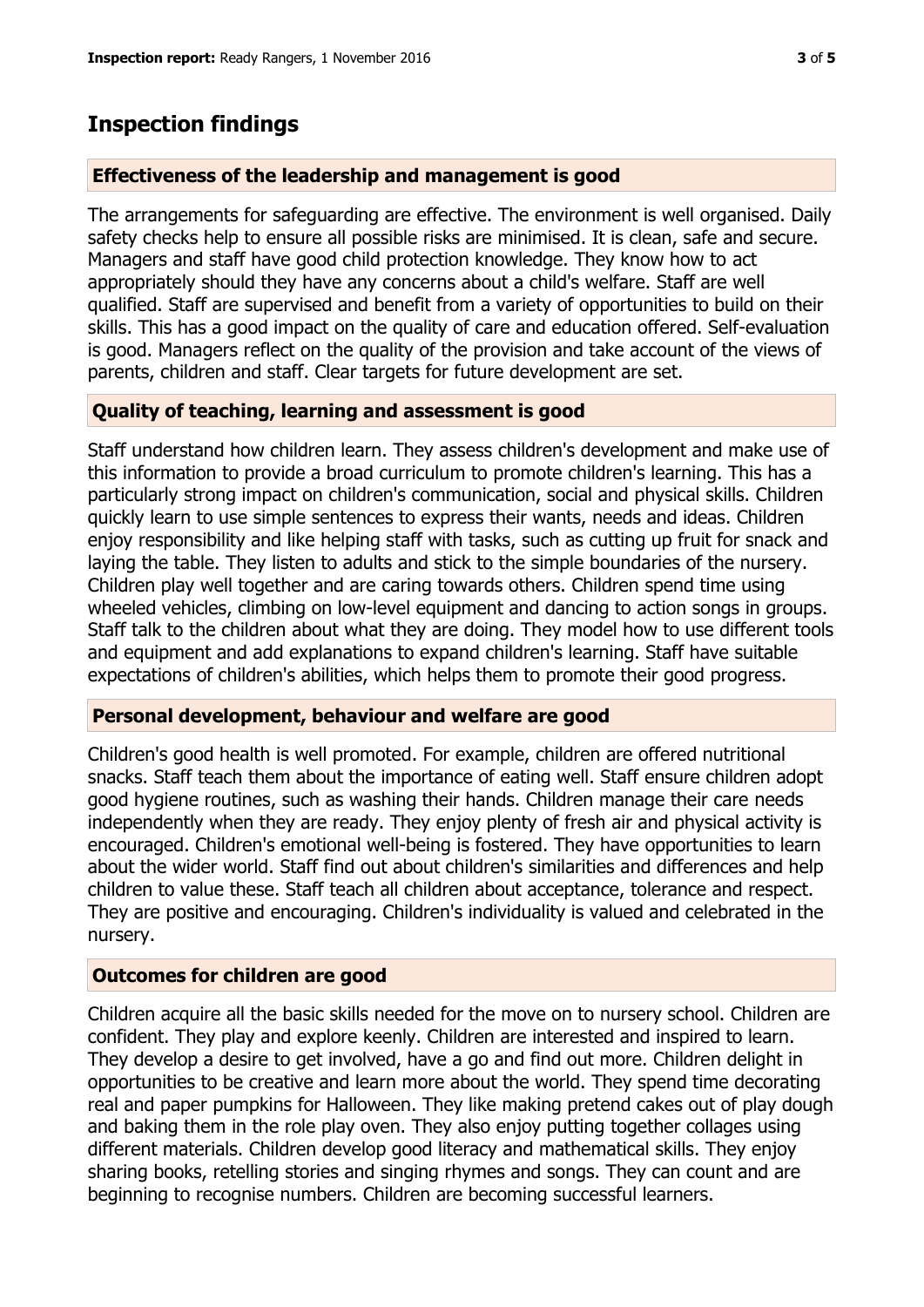## **Setting details**

| Unique reference number                             | EY480081                                                                             |  |
|-----------------------------------------------------|--------------------------------------------------------------------------------------|--|
| <b>Local authority</b>                              | Warwickshire                                                                         |  |
| <b>Inspection number</b>                            | 987967                                                                               |  |
| <b>Type of provision</b>                            | Sessional provision                                                                  |  |
| Day care type                                       | Childcare - Non-Domestic                                                             |  |
| <b>Registers</b>                                    | Early Years Register, Compulsory Childcare<br>Register, Voluntary Childcare Register |  |
| Age range of children                               | $2 - 3$                                                                              |  |
| <b>Total number of places</b>                       | 12                                                                                   |  |
| Number of children on roll                          | 5                                                                                    |  |
| Name of registered person                           | Barnardo's                                                                           |  |
| <b>Registered person unique</b><br>reference number | RP518879                                                                             |  |
| Date of previous inspection                         | Not applicable                                                                       |  |
| <b>Telephone number</b>                             | 01926 856397                                                                         |  |

Ready Rangers was registered in 2014. The nursery employs five members of childcare staff, all of whom hold appropriate early years qualifications at level 2 or above. The manager has early years professional status. The nursery opens during term time only. Sessions are from 9am until 3pm on Monday and Tuesday and from 9am until midday on Wednesday. The nursery provides funded early education for two-year-old children.

This inspection was carried out by Ofsted under sections 49 and 50 of the Childcare Act 2006 on the quality and standards of provision that is registered on the Early Years Register. The registered person must ensure that this provision complies with the statutory framework for children's learning, development and care, known as the early years foundation stage.

Any complaints about the inspection or the report should be made following the procedures set out in the guidance 'Complaints procedure: raising concerns and making complaints about Ofsted', which is available from Ofsted's website: www.gov.uk/government/organisations/ofsted. If you would like Ofsted to send you a copy of the guidance, please telephone 0300 123 4234, or email enquiries@ofsted.gov.uk.